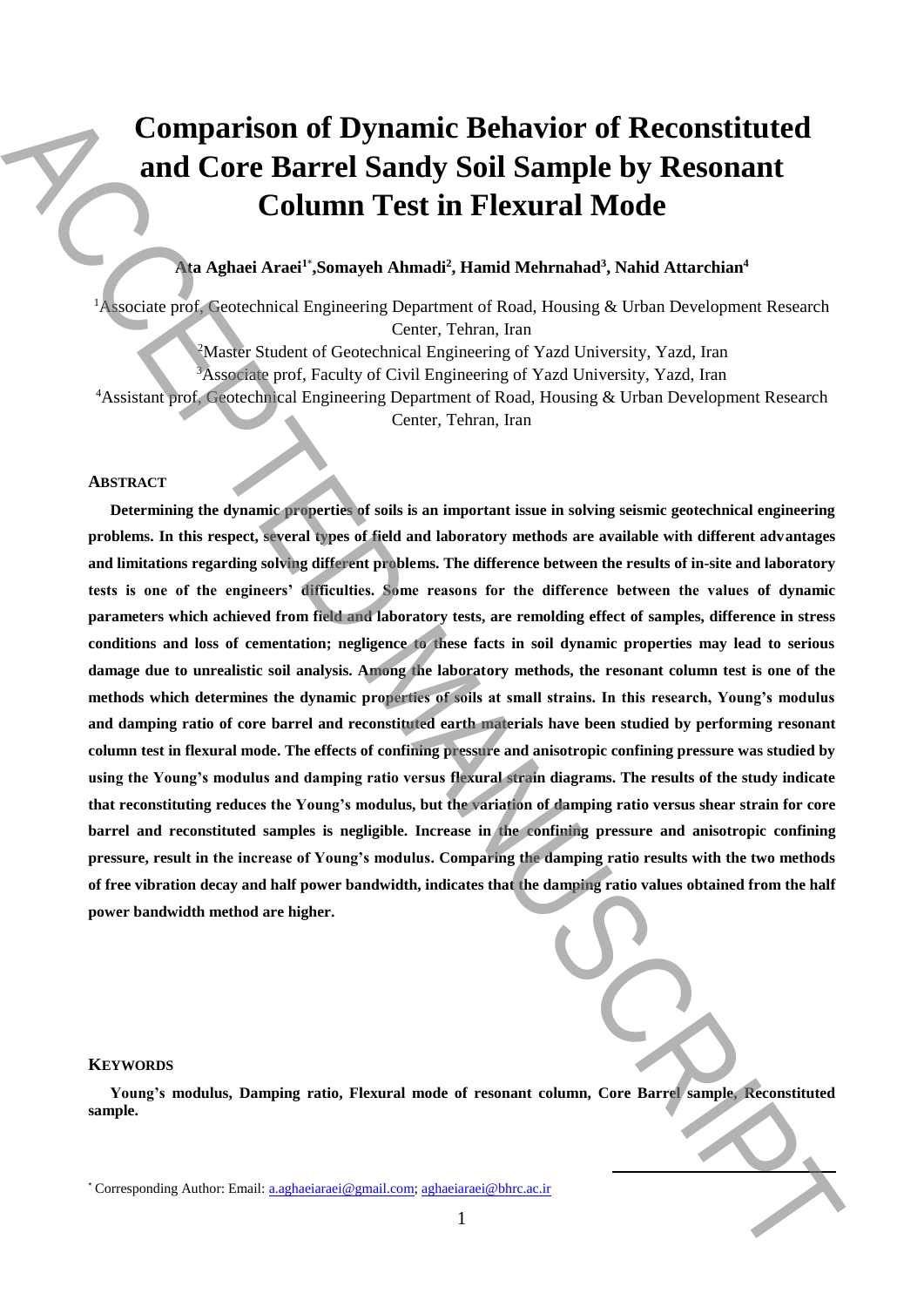## **1. Introduction**

Soil Characteristics that affect the phenomenon of wave propagation and other small strain phenomena are called soil dynamic characteristics. Two of most important soil dynamic characteristics are shear modulus and Young's modulus [1]. Most of the laboratory researches has focused on determining and exploring the effects of various features such as laboratory methods, particle size, particle shape, material type, etc. on Small strain dynamic characteristics [2-5].

One of the important issues in evaluating dynamic parameters is the difference between the results of insitu and laboratory experiments, which can be due to remolding effect of samples and difference in stress conditions. Negligence to these facts may lead to serious damage due to unrealistic soil analysis. Studies in this field have shown that remolding reduces the shear modulus and increases damping ratio slightly [6- 8]. Experimental studies on the effect of stress anisotropy indicate that anisotropy increases the shear modulus but have insignificant effect on damping ratio. [6,9-10]

Despite the few studies which has been done on remolding and anisotropic effects on shear modulus, it is also essential to study these factors on Young's modulus. In this Research, Young's modulus and damping ratio of core barrel and reconstituted earth materials have been studied by performing flexural resonant column tests. The tests have been done in the form of isotropic and anisotropic with different levels of confining pressures. Furthermore, comparison of damping ratios calculated by free vibration decay and half power bandwidth methods has been studied.

## **2. Methodology**

In this study, flexural resonant column tests were performed on two core barrel and reconstituted samples of high-plasticity sandy soil (SC). The confining pressures of 150, 300 and 500 kPa in isotropic and anisotropic stress conditions have been studied on the samples. For anisotropic stress conditions, anisotropic ratios of 1.43, 1.21 and 1.13 have been chosen. Reconstruction of the sample was performed by wet tamping method at optimum moisture content. All tests are performed in accordance with ASTM-D4015 standard.

#### **3. Discussion and Results**

Figure 1 shows the effects of confining pressure and reconstituting. Based on the results, the Young's modulus values for the core barrel sample are greater than the reconstituted sample at all levels of the confining pressure and the Young's modulus for the reconstituted sample is reduced by about 70% compared to the core barrel sample. Furthermore, increasing the confining pressure has caused an increase in the stiffness of the sample, because soil particles become more compressed. By increasing confining pressure more friction occurs between the sample and the top cap of the sample as well, which leads to a reduction in the possibility of the cap slipping on the sample. This fact may cause measurement of the shear wave velocity and stiffness at smaller strains. Accordingly, by increase in confining pressure level, smaller strains are measured. Furthermore, by increasing flexural strain, Young's modulus will decrease, because of the nonlinear behavior of the soil and stress transfer from elastic to elastoplastic range. Leade Content of the significant content of the significant of the significant of the results ACCEPTER CONTENT CONTENT CONTENT CONTENT CONTENT CONTENT CONTENT CONTENT CONTENT CONTENT CONTENT CONTENT CONTENT CONTENT CONTEN

According to the results, by increasing flexural strain, damping ratio increases because the amount of energy loss will surge. The damping ratio of the core barrel sample is less than the reconstituted one, and the variations of damping ratio for both samples are in the range of 1 to 3%. These shows the negligible influences of reconstitution and confining pressure on damping ratio.



**Figure 1: Effects of Reconstitution and confining pressure on Young's Modulus**

According to Figures 8 and 9, anisotropic stress condition in both samples increased the Young's modulus. In the core barrel sample, stress anisotropy increased the Young's modulus by an average of 65%. This significant increase can be attributed to the cementation of the sample or the overhead pressure of the upper soil layers over the years, while there was no opportunity for cementation in the reconstituted sample.